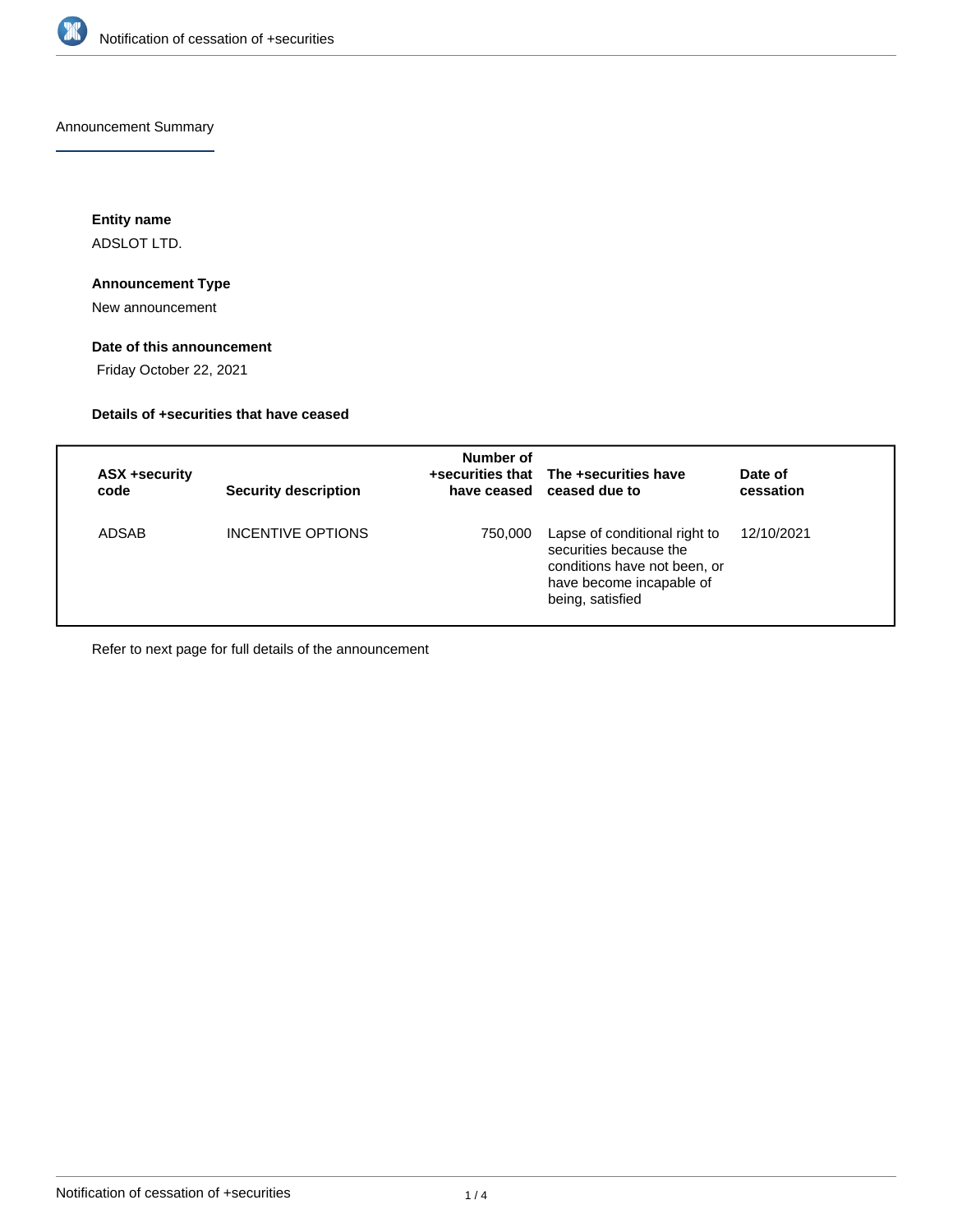

Part 1 - Announcement Details

### **1.1 Name of +Entity**

ADSLOT LTD.

We (the entity named above) provide the following information about our issued capital.

**1.2 Registered Number Type** ABN

**Registration Number** 70001287510

**1.3 ASX issuer code** ADS

**1.4 The announcement is** New announcement

# **1.5 Date of this announcement**

22/10/2021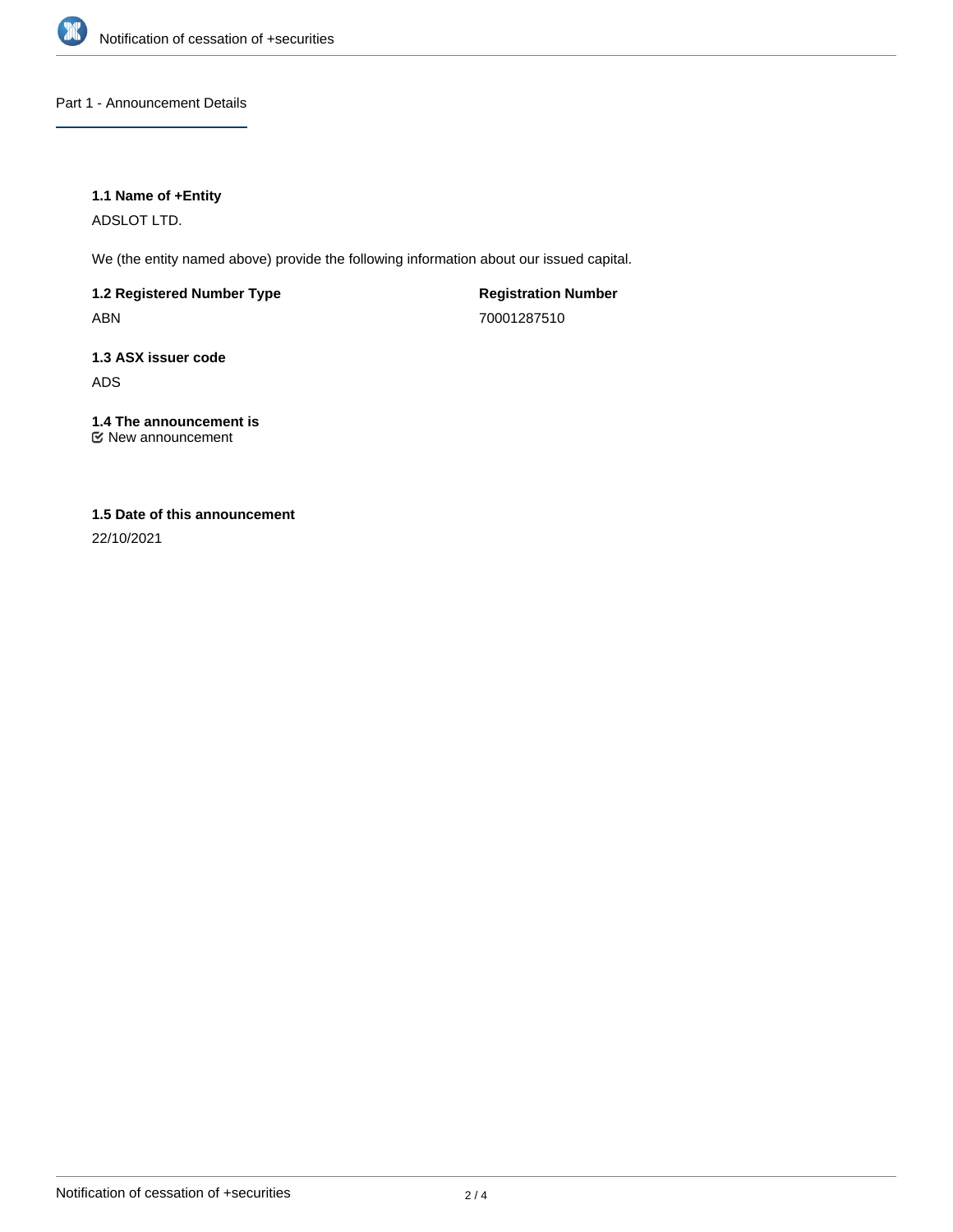

#### Part 2 - Details of +equity securities or +debt securities that have ceased

### **ASX +Security Code and Description**

ADSAB : INCENTIVE OPTIONS

#### **Unquoted +equity securities that have ceased**

### **Number of securities that have ceased**

750,000

#### **Reason for cessation**

Lapse of conditional right to securities because the conditions have not been, or have become incapable of being, satisfied

#### **Date of cessation**

**Is the entity paying any consideration for the cessation?** No

## 12/10/2021

#### **Any other information the entity wishes to notify to ASX about the cessation?**

Individual dates of cessation: 250,000 - 9 September 2021 250,000 - 29 September 2021 250,000 - 12 October 2021